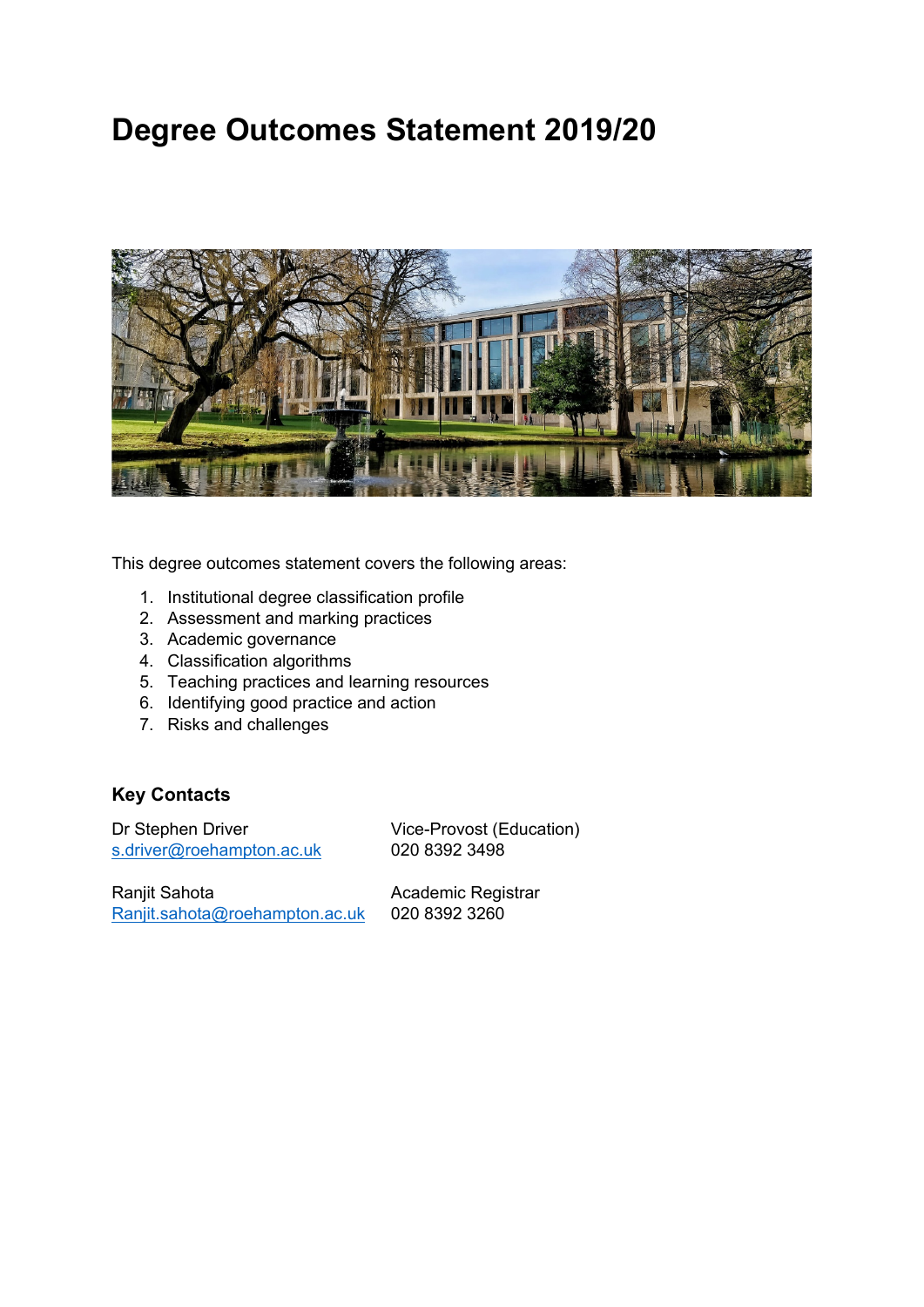## **1. Institutional Degree Classification Profile**

Since 2014 the degree classification profile at Roehampton has remained very stable, with a similar proportion of firsts, 2:1s, 2:2s and thirds awarded in all years between 2014 and 2018 [\(Figure 1\)](#page-1-0).



<span id="page-1-0"></span>*Figure 1. Degree classification trends at Roehampton over the last 5 years*

Proportionally, students entering with A/AS level qualifications or with more entry tariff points are most likely to achieve a first or 2:1 degree. Typically, 75-79% of students in this category have achieved a first or 2:1 compared to 44–58% of BTEC entrants achieving the same results. This level of degree outcome has remained consistent over the past 5 years although there has been a marginal increase of firsts and 2:1s amongst lowest tariff entrants.

Outcomes remain stable amongst White and BAME students although the number of firstclass degrees has increased for BAME students from 7% to 13% over the five-year period. Analysis of student date from different IMD (Index of Multiple Deprivation) quintiles indicates those from more deprived backgrounds are more likely to have a lower proportion of firsts and 2:1s compared with those from less deprived backgrounds. There is significant overlap between these two groups of students with growth in BAME scores attributed to a number of initiatives targeted to support BAME students as led by the [Access and Participation Plan.](https://www.roehampton.ac.uk/globalassets/documents/corporate-information/access-and-participation-plan-2020-21.pdf)

There was no evidence of consistent trends amongst students belonging to different age groups or disability status. Degree outcomes vary by subject area, with significant differences of firsts and 2:1s awarded to students across departments. This variation appears to be partly explained by the variation in average entry tariff between the departments, as there is a significant correlation between departmental average entry tariff and attainment.

Other characteristics identified by the university have a notable impact on student attainment and degree outcomes. Female students have a consistently higher proportion of firsts and 2:1s compared to their male counterparts during this period (69-72% vs. 62-66%). This activity is most likely linked to the fact that male students enter with lower entry level tariffs than female students.

The university will continue to monitor these trends and commit to reducing the attainment gap between student groups through a targeted approach of student support.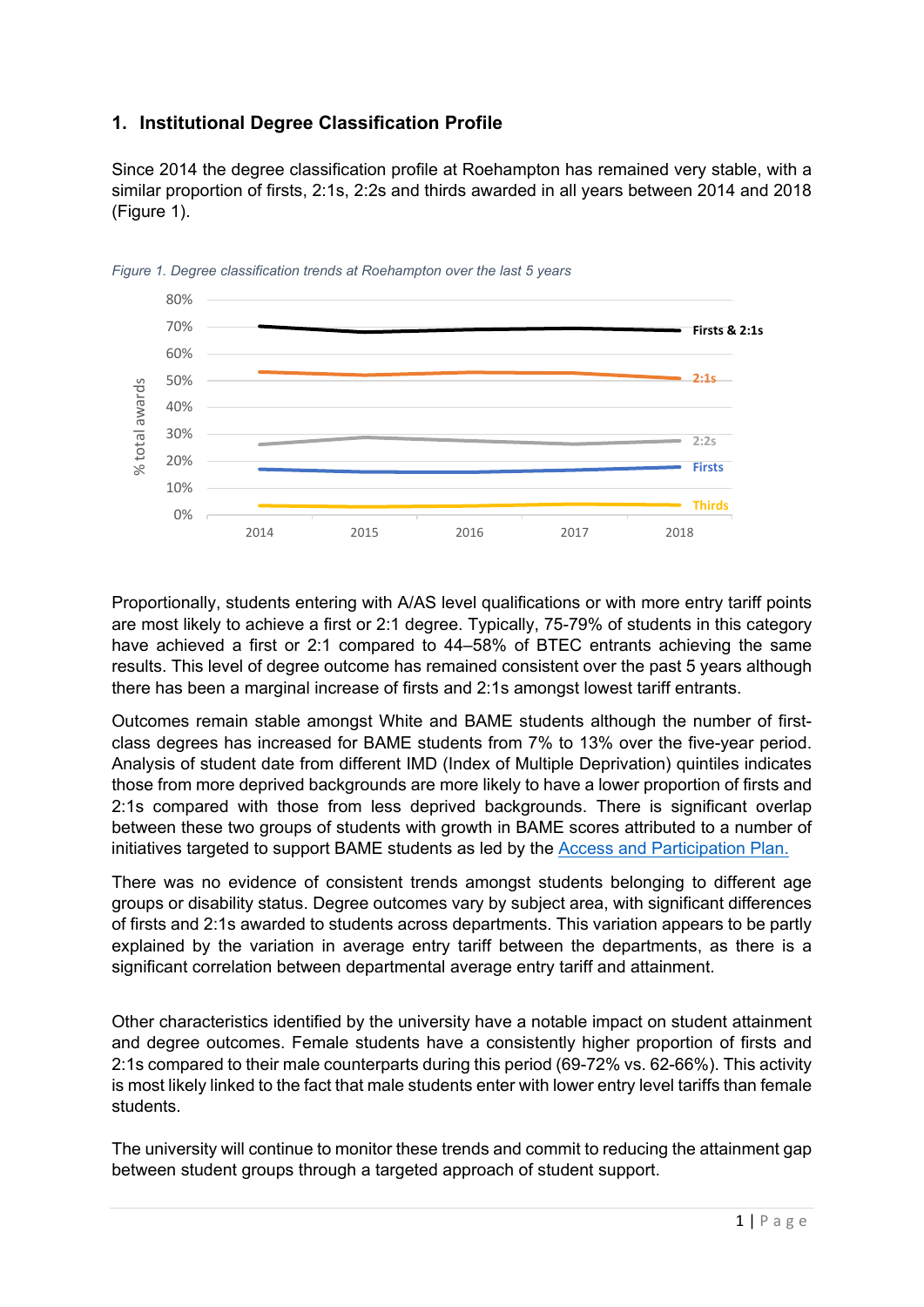## **2. Assessment and Marking Practices**

Assessment is designed to enable students to demonstrate outcomes at appropriate levels as defined by the Frameworks for Higher Education Qualifications. Assessment criteria express the standards of achievement for the learning outcomes and are approved by a panel which includes two suitably qualified external advisers appointed by the University.

Assessments are marked in accordance with these criteria, using established marking scales. All marked assessments are subject to the process of moderation, the purpose of which is to ensure that there is consistency of marking.

This includes input from independent external examiners who are subject experts and appointed in line with robust suitability criteria. Their role is to ensure that the assessment procedures are applied consistently and fairly and report on this annually. The analysis of external examiner reports is considered at the University's Learning, Teaching and Quality Committee.

For students whose academic work may be affected by factors beyond their control, a Mitigating Circumstances Policy is in place. There is also a process for students who wish to appeal against an academic decision. It is designed to be clear, accessible and fair, and in line with the guidance provided by the Office of the Independent Adjudicator.

#### **3. Academic Governance**

The university maintains oversight of degree outcomes. It delegates to the Learning, Teaching and Quality Committee the authority to approve all quality assurance procedures relating to assessment. The Learning, Teaching and Quality Committee has the responsibility of reporting to Senate by receiving and considering reports that include data on degree outcomes and through the degree participation and access plan. A quality and standards report regarding degree outcomes is submitted to Council.

The university operates a two-tier examination board system, the Programme Examinations Board and the Awards and Progression Board. Their terms of reference and membership are set out in the Academic Regulations for Taught Programmes which are approved by Senate. Those regulations are applied across the university. Examination boards for collaborative partners are held at the university, chaired by senior university staff, and the university's academic regulations are applied unless there is an approved variation.

The role of the Programme Examinations Board is to confirm marks at the module level. It ensures that all work has been marked and moderated, that the correct academic regulations have been applied, and that any mitigating circumstances are noted. There is a standard agenda to ensure consistency of approach across all programmes. External examiners are members of the Programme Examination Board. They bring to the meeting a vital independent and objective perspective and they ensure that the conduct of the Board is fair, consistent and transparent. They submit an annual report and collated responses are submitted to the Learning, Teaching and Quality Committee for identifying any areas of concern. The Awards and Progression Board confirms the academic progress of individual students, confers academic awards and determines classification and fields of study.

There are several means by which the university exercises oversight of degree outcomes for e.g., the degree outcomes report which is considered by Senate, the Access and Participation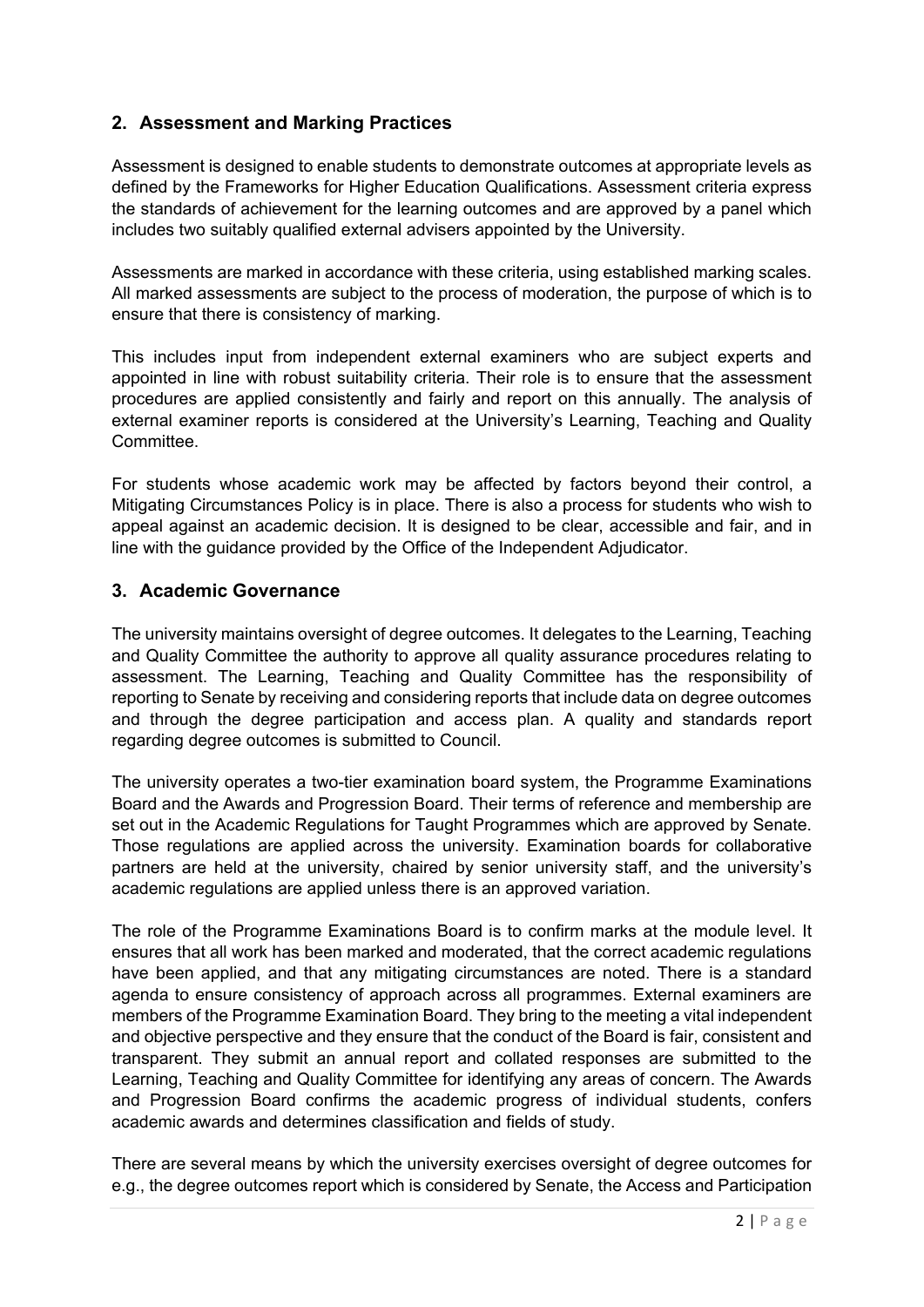Plan which includes degree outcome data by characteristics and the Key Performance Indicators report which includes a section on degree outcomes and is considered by Senate and Council.

## 4. **Classification Algorithms**

The university has a single algorithm to calculate degree classifications for Bachelor's Degrees. Classifications are based on a weighted average of the percentage marks in the best 100 credits achieved at Level 6, and the next best 100 credits at Level 5 or 6 which the student has achieved at the university, rounded to the nearest whole number.

| Level   | Module          | Module                 | Module       | Module          | Module                 | Module       |
|---------|-----------------|------------------------|--------------|-----------------|------------------------|--------------|
|         | Mark            | Mark                   | Mark         | Mark            | Mark                   | <b>Mark</b>  |
|         | (20 credits)    | $(20 \text{ credits})$ | (20 credits) | (20 credits)    | $(20 \text{ credits})$ | (20 credits) |
| Level 4 | 53              | 61                     | 65           | 38              | 57                     | 57           |
| Level 5 | 62              | 65                     | 57           | 63              | 68                     | 70           |
| Level 6 | $\overline{71}$ | 64                     | 68           | $\overline{70}$ | 68                     | 68           |

*Table 1: Marks used for classification* ( $\Box$ best 100 credits at Level 6 /  $\Box$  next best 100 credits at Level 5 or 6)

Each mark is weighted in the calculation according to the credit value of the module to which it applies. In instances where the student has achieved less than 200 credits at the university, i.e. due to credit transfer, study abroad, or where the student is a Level 6 top-up, all Level 5 and 6 modules studied at the university contribute to the final degree classification (i.e. a weighted average of all Level 5 and 6 modules taken at the university, weighted by credit value of the module). To ensure parity, this algorithm is applied to awards delivered by collaborative partners.

The university regulations include a borderline rule which allows students whose weighted average mark (as calculated by the algorithm), is one percent below the border of the next classification to be awarded the higher classification mark if half of the credits at Level 6 are in the higher classification. This ensures a consistent approach across the university.

There is a small number of variations or exceptions applied to the algorithm used by the university. These exceptions relate to dual or joint award arrangements or where programme specific regulations have been approved, for e.g., BSc Adult Nursing, BA Primary Education. These variations to the standard algorithm are in place to accommodate practice-based modules.

The degree algorithms used by the university are regularly reviewed as core elements of the university regulations. The most recent changes to the degree algorithm include:

- Level 6 modules contribute at least 50% towards the final degree classification, (September 2015).
- Algorithm calculation includes all modules at Level 5 and 6 for students who had studied less than 200 credits at the university, (September 2015).
- The introduction of a borderline rule to deal with students whose weighted average mark is one percent below the border of the next classification, (September 2016).

#### **5. Teaching practices and learning resources**

Degree outcomes across the university have remained stable whilst the student body has become more diverse. Several measures have been put into place to ensure high quality teaching and positive outcomes for all.